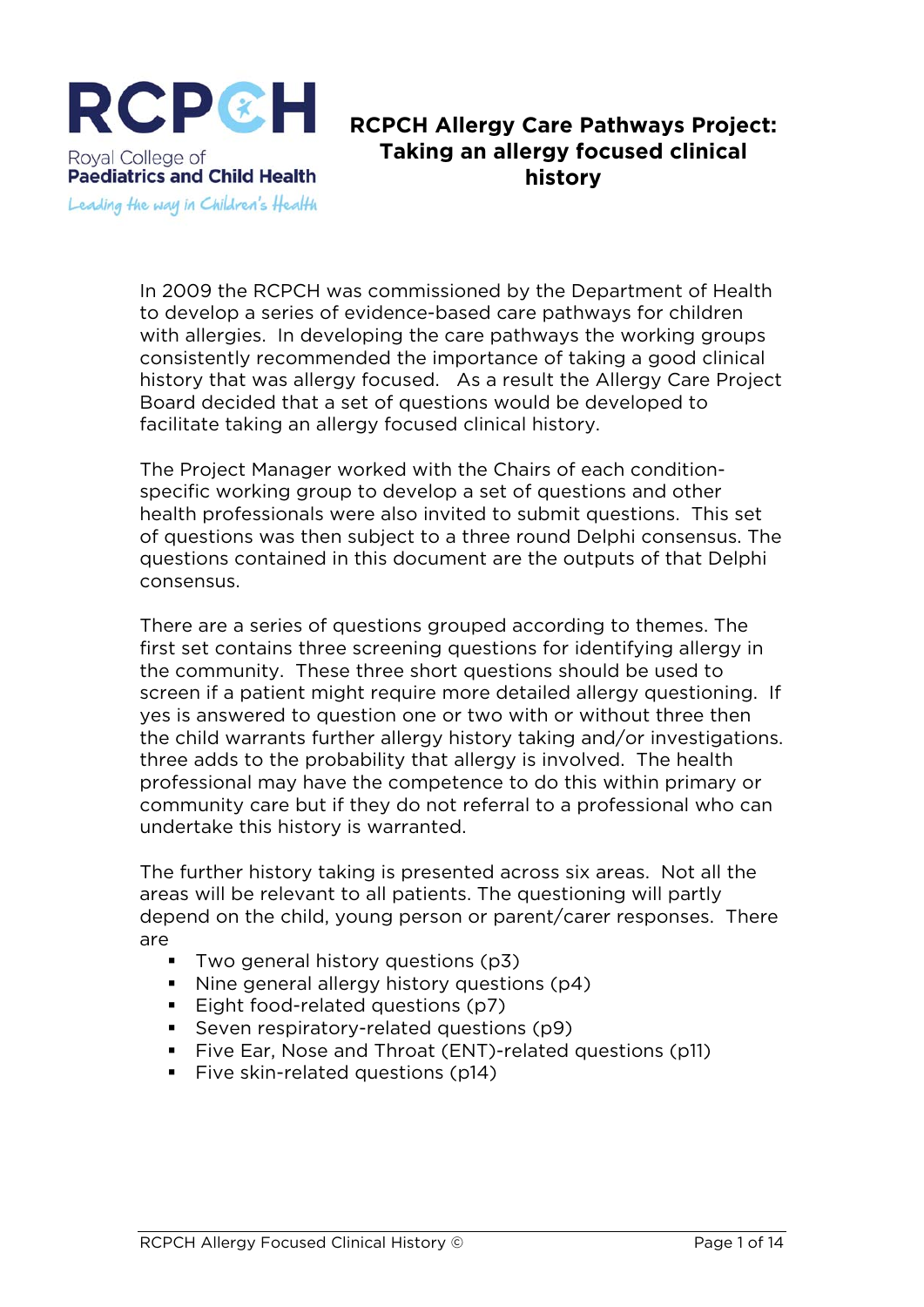# **Screening questions for identifying allergy in patients in the community.**

## 1. Is there a personal history of allergy?

- wheezing / cough disturbing sleep at night / on exertion
- **EXT** itchy rash in skin creases or elsewhere
- uncontrollable sneezing and/or itchy red eyes in mornings or pollen season / runny/itchy/or blocked nose disturbing sleep
- consistent reaction to food(s) which may involve skin, airways, abdominal pain, vomiting, diarrhoea
- $r_{\text{reactions}}$  that involve swelling of eye-lids/lips
- 2. Are environmental exposures consistently related to symptoms? The family might not have linked these so go through a list that includes:
	- $po$  pets
	- $\blacksquare$  food\*

\*some people will only react to raw foods and not cooked foods and this depends on the food (e.g. raw apples not apple juice, cooked egg/milk

## 3. Is there a family history of allergy?

 parents and/or siblings with asthma, eczema, hay-fever or food allergies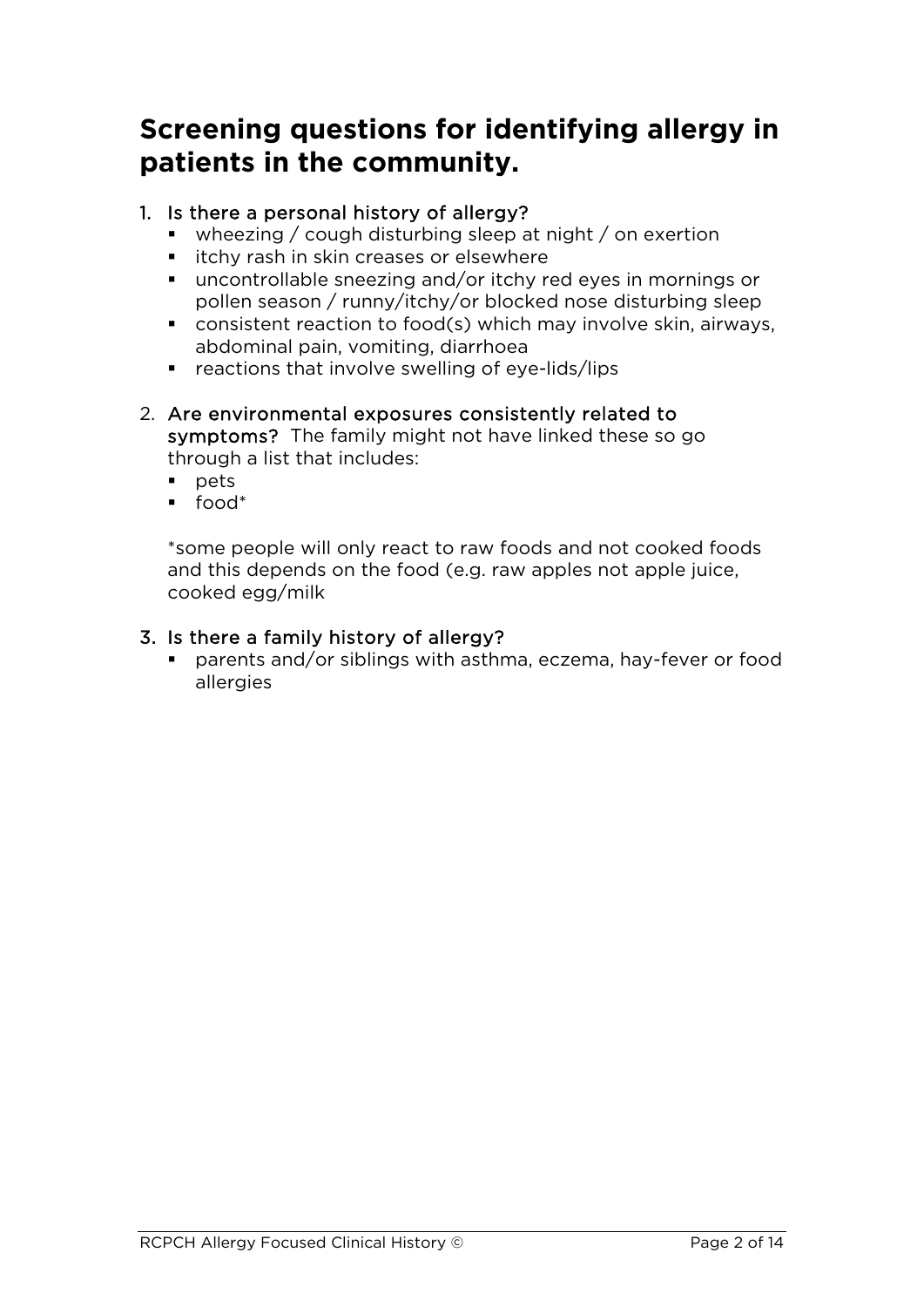# **GENERAL HISTORY TAKING**

- 1. Check the patient's medical notes / clarify with patient/carer for:
	- Current regular (non allergic) medications
	- Referral letter for presenting complaint, if relevant
	- **Laboratory results for previous investigations (esp tryptase,** specific IgE) / obtain a copy

## 2. Life style history

- Home conditions (heating / dampness / pets how long
- Social history (including smoking and exposure to other pollutants)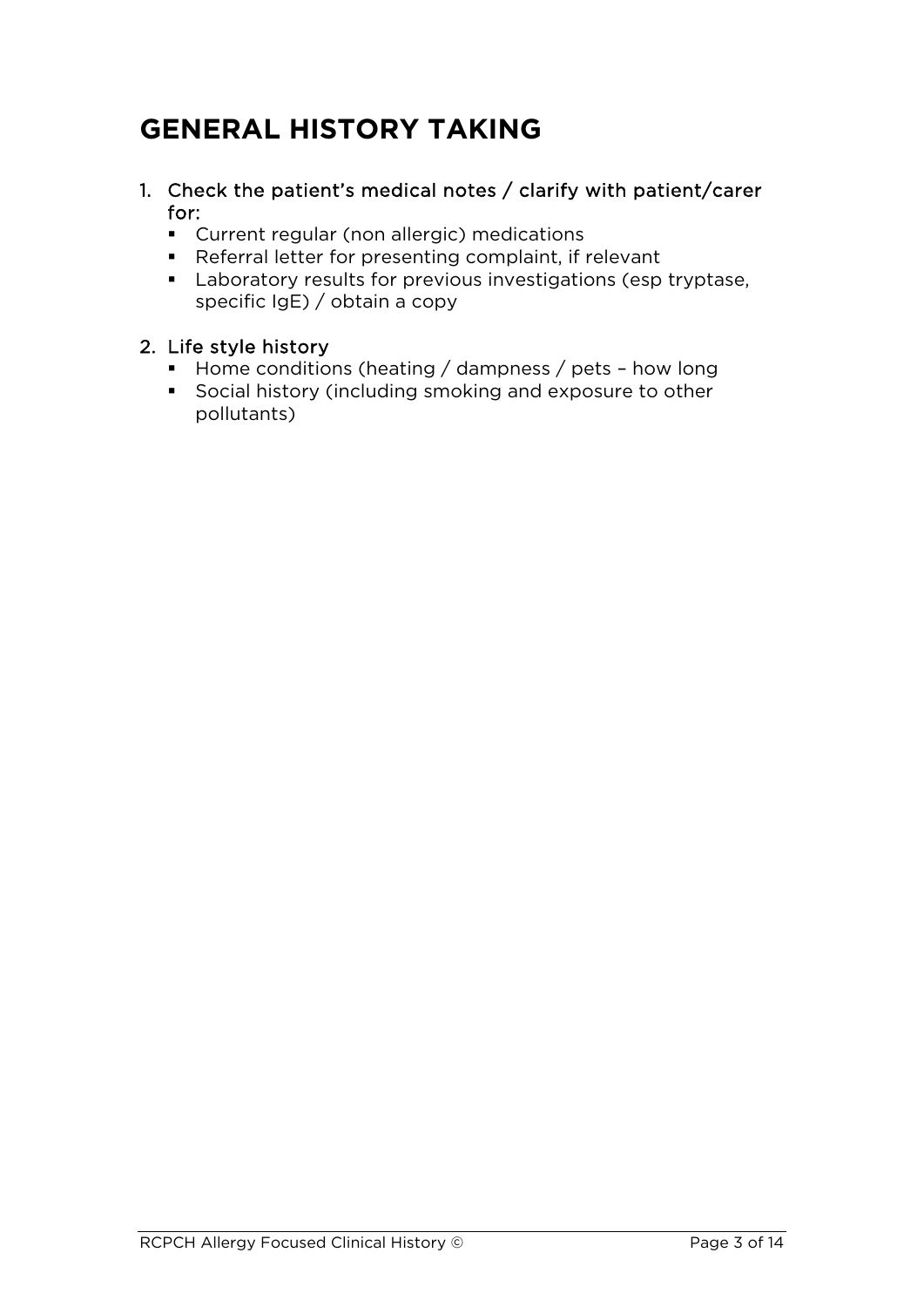# **GENERAL ALLERGY HISTORY**

#### 1. History of presenting complaint.

- age at onset
- Figure frequency/pattern stable / increasing in severity
- consistency of symptoms
- dose-trigger symptoms / time between exposure and onset of symptoms (explore in more detail with following questions)
- **duration**
- medication given / response (does it help?)
- specific questions about asthma, eczema, hayfever, food allergy, anaphylaxis, oral allergy syndrome, urticaria, drug allergy, animal dander allergy (if yes, ask about medications)
- 2. Symptoms and reactions. What are the symptoms of concern? What is their severity? Ask for a thorough description of the most recent reaction.
	- $\blacksquare$  itching / tingling
	- $reduess.$  flushing
	- urticaria (define this for the patient) / localised or generalised
	- angio-oedema (define this for the patient) / location / substantial tongue swelling
	- pharyngeal swelling / throat swelling / pain / difficulty swallowing
	- **I** laryngeal swelling / speech / alteration in voice /
	- breathing difficulties / chest tightness / shallow breathing / wheeze (define this for the patient) / asthma
	- coughing / sneezing
	- nausea / vomiting / diarrhoea (define this for the patient) / abdominal pain
	- fainting / light headedness / blurred vision / loss of consciousness / collapse

## 3. Ask if there are problems with:

- specific food(s): milk / eggs/ wheat / peanuts / treenuts / fish / shellfish / sesame / legumes
- tingling of the tongue or mouth when eating fruits / vegetables
- eating cooked / tinned fruits and vegetables
- **EXECT:** rubber gloves, condoms, blowing up party balloons, underwear
- **anything else**
- 4. What triggers symptoms/reactions? Are symptoms/reactions consistently associated with:
	- small / minor or large / major exposure to any presumed / potential allergenic precipitant
	- seasonal or perennial / weather (hot/cold)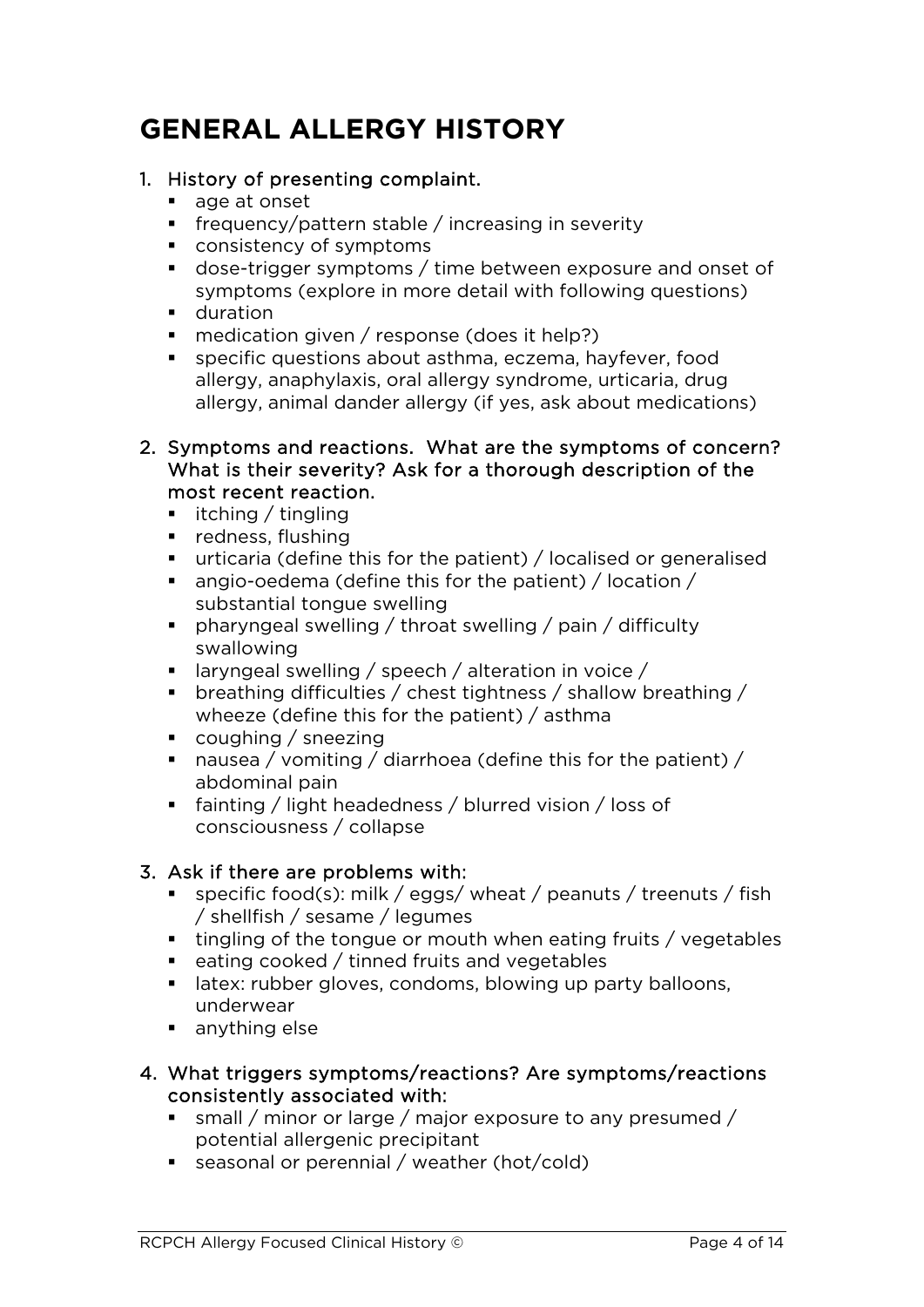- **Pear persistent or intermittent**
- location / worse-better at: school-nursery / during holidays /outside-in the home / doing hobbies
- **exposure to pets / animals**
- specific foods (ask leading questions)
- $\bullet$  exercise (+/- foods)
- drugs (any type but consider specifically aspirin / NSAID)

#### 5. Situations leading up to the reaction within 1 hour / 6 hours:

- food
- medication(s) taken
- $\blacksquare$  exercise
- season / weather (hot / cold)
- **IDECATE:** location (e.g. home, grass field, animal dander, dust, latex exposure)

#### 6. Management of previous allergic reactions. Ask about

- symptoms resolved without specific / medical intervention
- medication given / which route / time from treatment to recovery
- drugs used for managing ongoing symptoms adherence to treatment regimes / efficacy / side effects of treatment
- resolved allergies (e.g. egg, milk allergy, infant eczema, wheezing)
- 7. Family history. Ask if in the first degree of relatives of you/your child, ie. parents, brothers or sisters, is there a history of
	- Asthma. If yes, who...
	- Rhinitis/Hayfever. If yes, who...
	- Eczema. If yes, who...
	- Food allergy. If yes, who...
- 8. Quality of life. Assess how symptoms/reactions/management impact on the quality of life of the child and family (address child first, then family)
	- $\bullet$  school / nursery / work
	- school dinners / school events / school trips
	- **EXTE:** leisure time (e.g. parties, holidays)
	- sleep
	- **family diet**
	- **n** other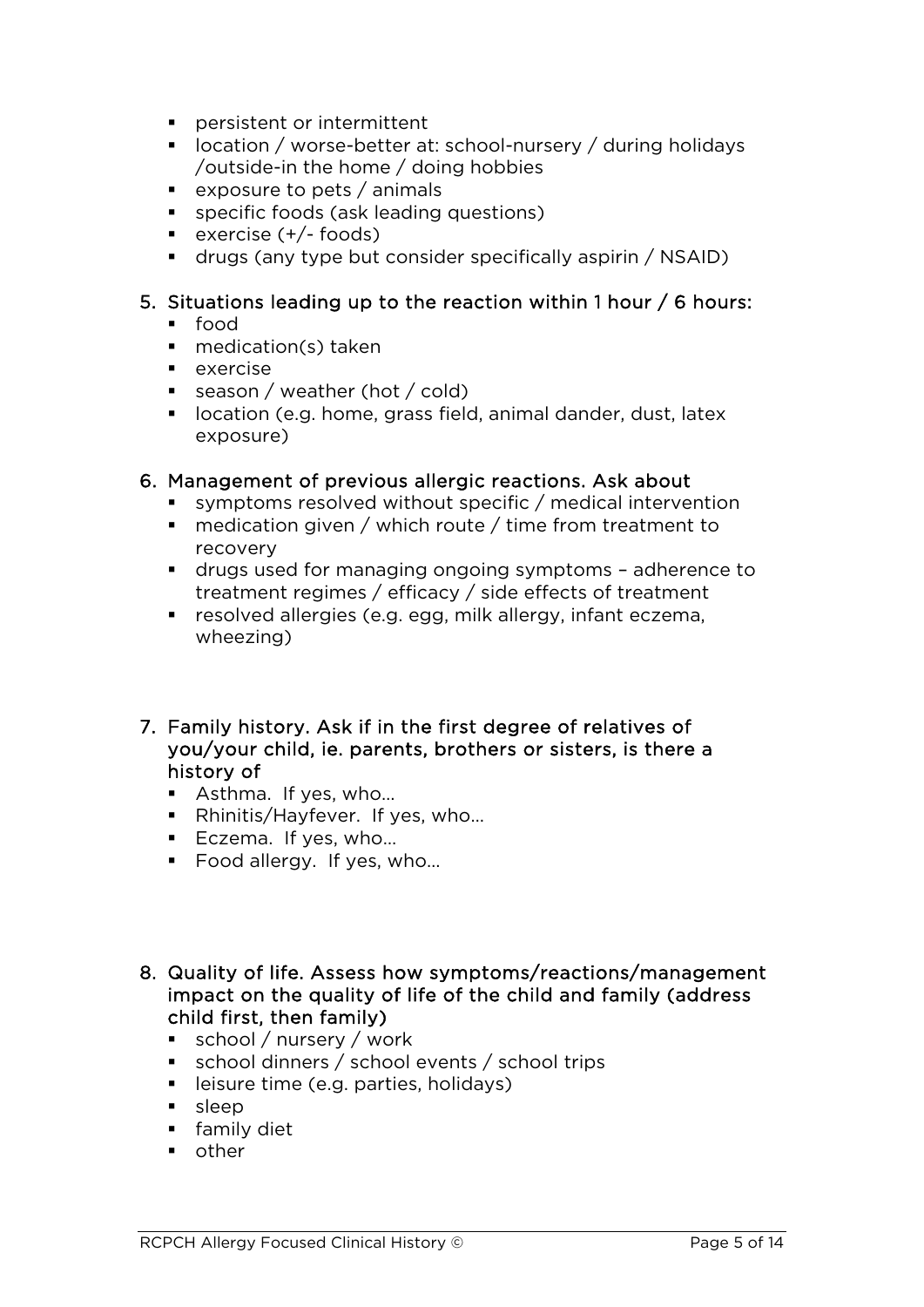- 9. Education and key communication points, including avoidance advice
	- **Management plan written down and explained verbally**
	- Check knowledge of medications given eg when to give and how eg adrenaline injectors, inhalers
	- Management plan shared with primary care and school/nursery
	- Signposting to patient information / support groups / patient leaflets
	- **Any further concerns**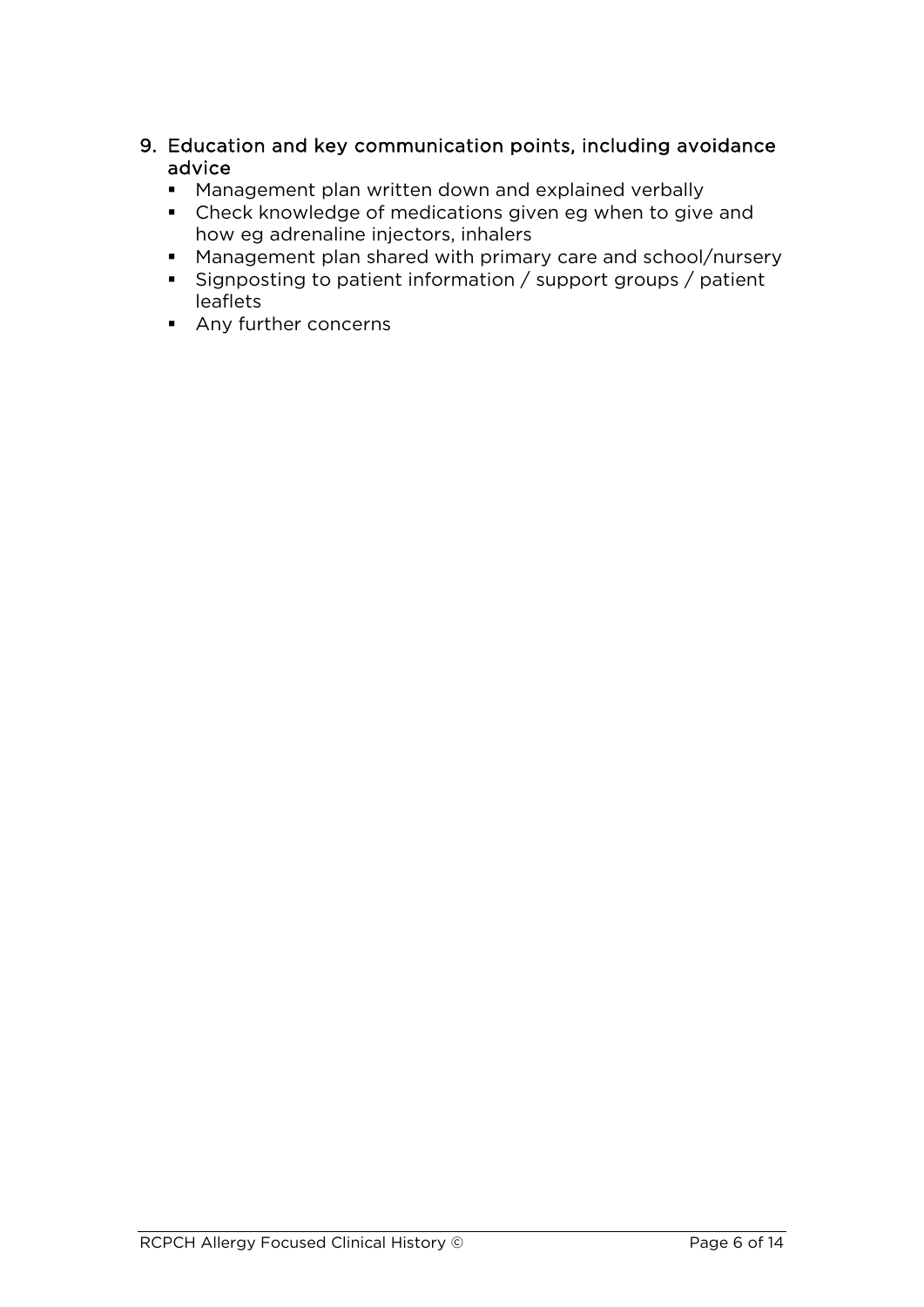# **FOOD ALLERGY HISTORY**

#### 1. Was the child breast-fed?

- **duration** / partial-exclusive
- $\blacksquare$  if exclusively breastfed, maternal dietary intake / foods avoided
- $\blacksquare$  age when formula / milk introduced
- which formula (soya / hypoallergenic) / milk
- changes in formula milk / subsequent reactions
- took feeds well or seemed uncomfortable
- **problems weaning**

#### 2. Weight gain. Ask about

- **history of failure to gain weight**
- $\blacksquare$  appetite / do they eat well / enjoy food
- 3. Dietary history from birth. What food groups are eaten and any reaction(s)? Ask about age of onset of symptoms / frequency / consistency of reaction(s)
	- **cows milk**
	- egg
	- **peanuts**
	- treenuts (walnuts / hazelnuts / almonds / Brazil nuts / cashew nuts)
	- sesame / hummus (sesame+chickpea)
	- wheat
	- $\blacksquare$  fish
	- $\blacksquare$ shellfish
	- legumes and pulses (soya, chickpea, kidney bean, lupin, baked beans)
	- fruits/vegetables (banana / kiwi fruit / potato / chestnut / tomato /avocado)
	- **Any food(s) avoided**

#### 4. Family history, ask if

- either parent avoids certain foods
- **if** 'yes', why?

## 5. As a baby

- **E** irritability
- **problem sleeping**
- persistent crying
- **back arching**
- **colic**
- vomiting / reflux (small amount of milk but not vomiting)
- constipation / straining
- crying when their bowels are opened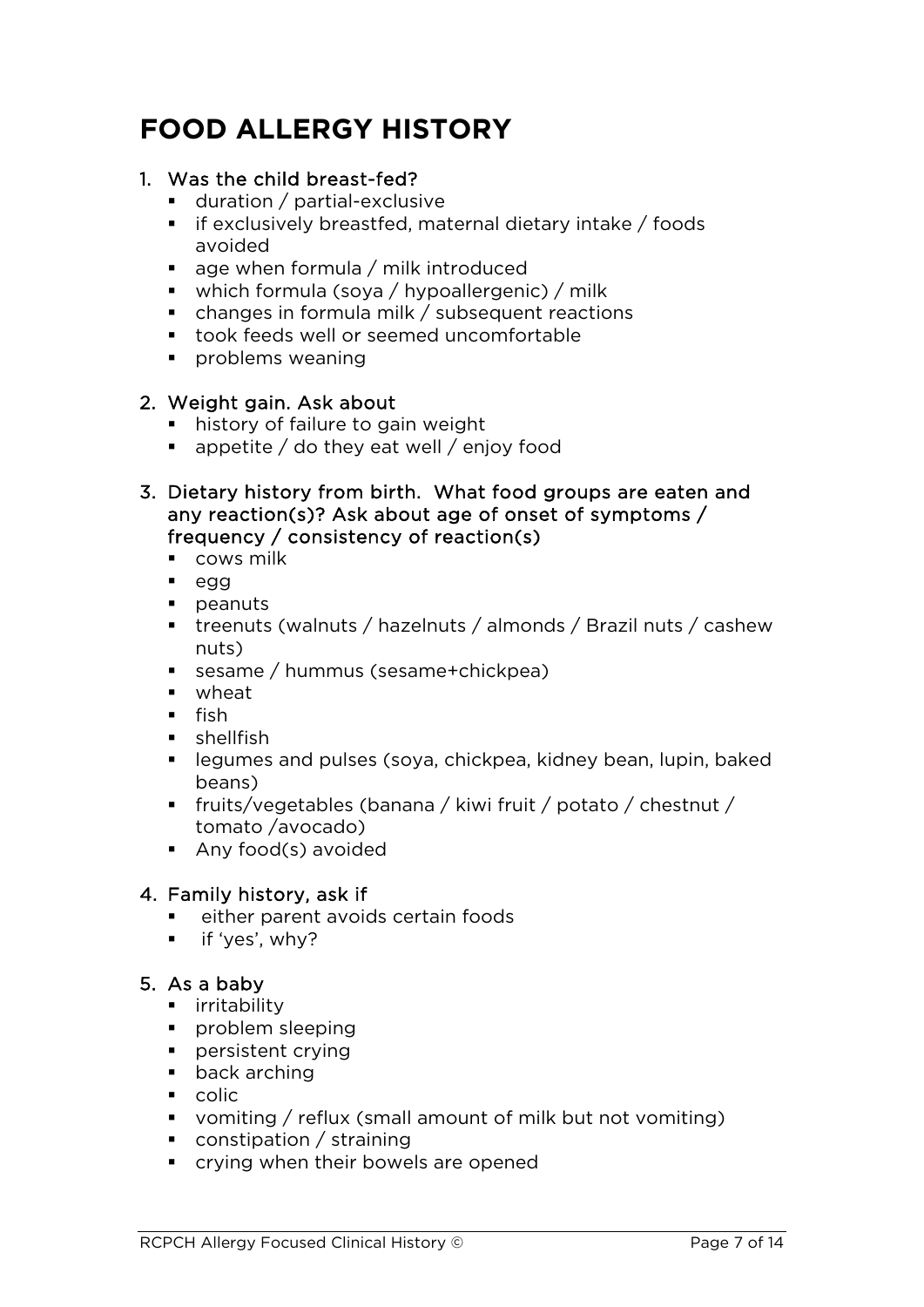eczema, age of onset

#### 6. Now (if no longer baby)

- **blocked runny nose**
- respiratory symptoms / cough / wheeze
- **blood or mucus in motions**
- redness around bottom / soreness
- **difficulty swallowing / food sticking**
- **sleep patterns**
- late manifestations of allergy especially gastro-intestinal, eczema
- 7. Symptoms and reactions. What are the symptoms of concern? What is their severity? Ask for a thorough description of the most recent reaction. Ask about age of onset of symptoms / frequency / consistency of reaction(s)
	- clinical manifestation / duration (e.g. skin, gastrointestinal, respiratory, cardiovascular)
	- $\blacksquare$  in relation to exposure to a given food (up to six hours) / more than one factor (e.g food plus exercise)
	- food ever be eaten without these symptoms occurring
	- **first reaction to that food, if answer 'no' then severity of** previous reaction
	- quantity / type (e.g. raw / cooked)
	- reaction on skin contact (e.g. parent eating peanut, kissing child)
	- symptoms present at times other than after exposure to a given food

## 8. Management of previous reactions to food. Ask about:

- symptoms resolved without specific / medical intervention
- medication given / which route / time from treatment to recovery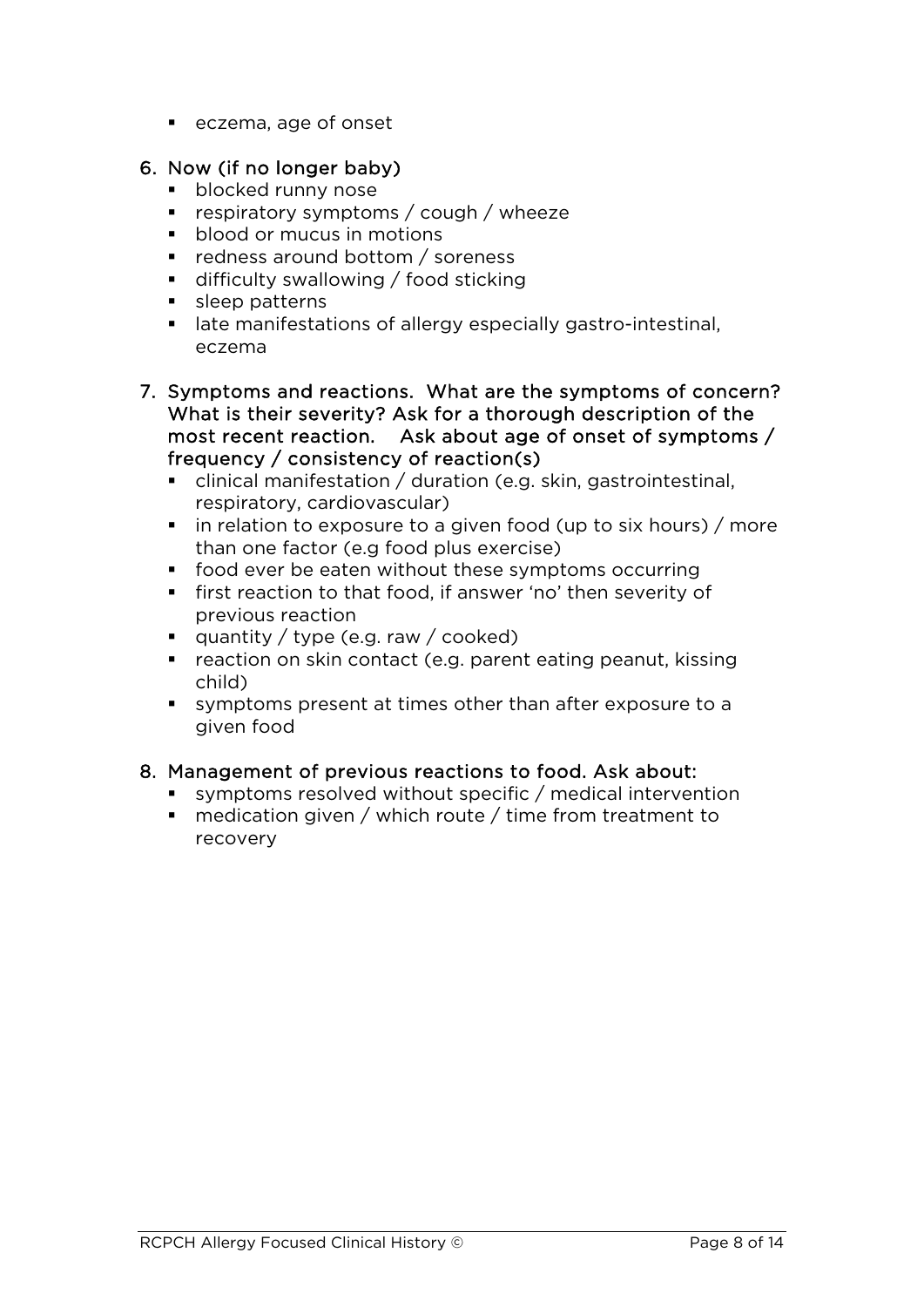## **RESPIRATORY SYMPTOMS HISTORY**

- 1. Respiratory symptoms and reactions. What are the symptoms of concern? What is their severity? Ask for a thorough description of the most recent reaction.
	- asthma
	- wheezing (define for patient/carer): inspiratory or expiratory
	- **i** if wheeze, does your child wake in the morning sounding wheezy? How often?
	- chest tightness / breathlessness / difficulty breathing / does it limit exercise
	- **EXECUTE:** chest infections
	- cough (dry / moist / night sleep disturbed)
	- **i** if cough, how often does your child cough in any average week?
	- $\blacksquare$  if cough, how often does your child wake from coughing in any average week?
	- **upper airway infections**
	- nasal symptoms: runny nose / sneezing / blocked nose / post nasal drip
	- ocular symptoms: sore / itch / red / running
	- symptoms change in different environments e.g. holiday or other location
	- acute intermittent vs chronic symptoms
	- $\blacksquare$  age of onset / years with symptoms
	- staying same / getting worse / getting better / frequency
	- consider other diagnoses, explore with specific questions eg stool colour, FTT, recurrent infections, choking episode (inhaled foreign body) esp if non-atopic child

#### 2. What triggers symptoms/reactions? Are symptoms/reactions consistently associated with:

- $e$  exercise
- infections
- environmental e.g. smoking
- season e.g. spring and summer or cold weather
- animals
- **dust**
- **pollen**

#### 3. Have you/your child had urgent care or unscheduled appointments for breathing difficulties, asthma or wheeze?

- **treatment needed**
- A&E attendances / hospital admissions
- $\blacksquare$  if yes, was intensive care / high dependency care needed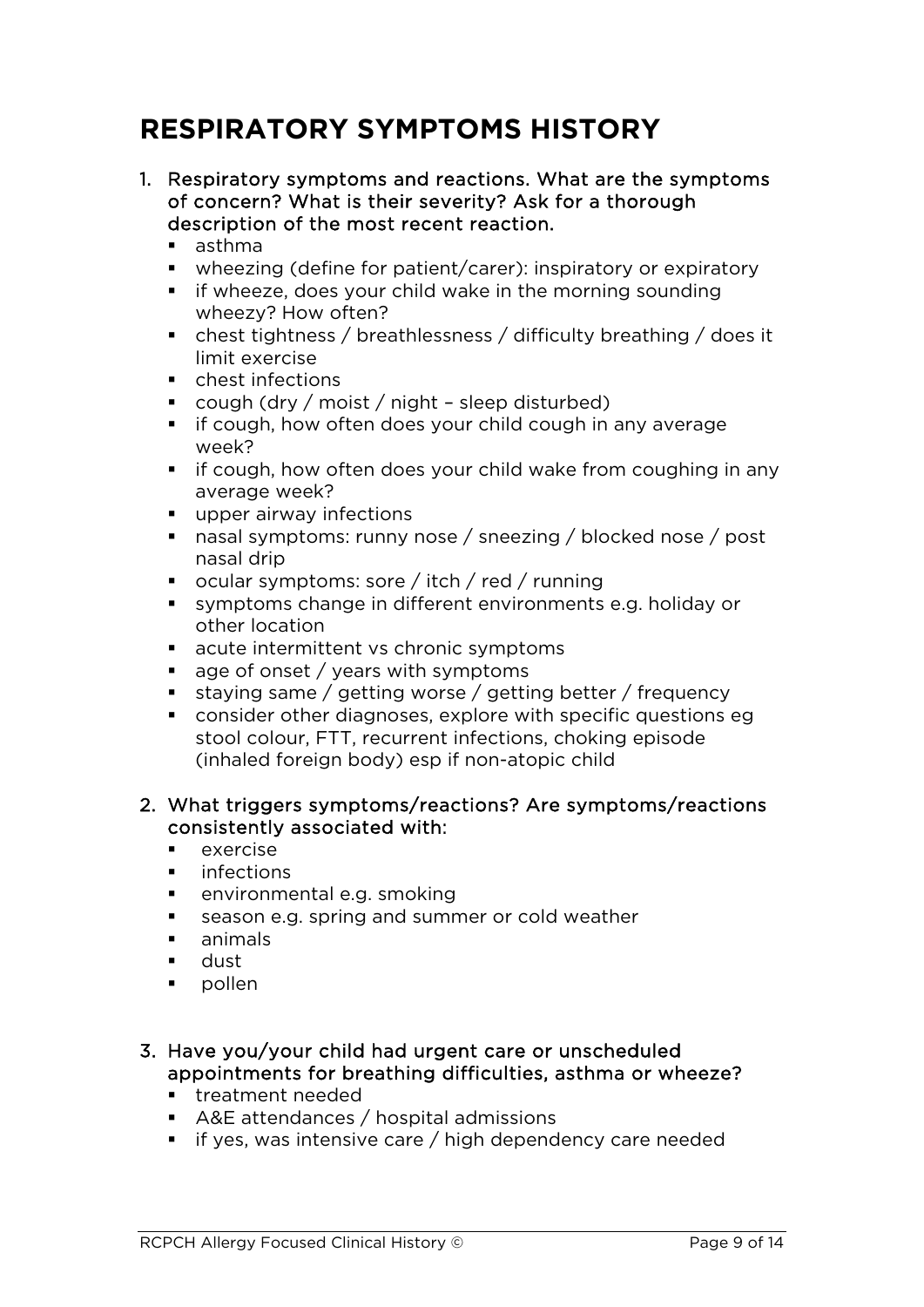#### 4. Management of previous breathing difficulties, asthma, wheeze. Ask about:

- $\blacksquare$  treatment(s) / type, dose, technique (explore steroid tablet use)
- did treatment(s) help?
- $\blacksquare$  use of treatment plan written / symptom diary
- concordance with treatment prescribed (agreement between health professional and patient) / adherence (are you good at taking your inhalers or do you sometimes forget?)
- when asthma treatment last reviewed by a doctor or nurse
- explore inhaler use at school/nursery

## 5. Home / living conditions

- **family members smoking**
- **bedroom** / home (carpet / floorboards)
- dampness / condensation / mould growth
- animals / pets at home
- 6. Quality of life. Assess how symptoms/reactions/management impact on the quality of life of the child and family (address child first, then family)
	- **i** impact on normal activities? e.g. sleep, play, run around, play sports
	- **F** if sleep disturbed, how often
	- number of missed school days
	- **impact on school performance**
	- **n** other
- 7. Education and key communication points, including avoidance advice. As per general allergy history plus:
	- check inhaler technique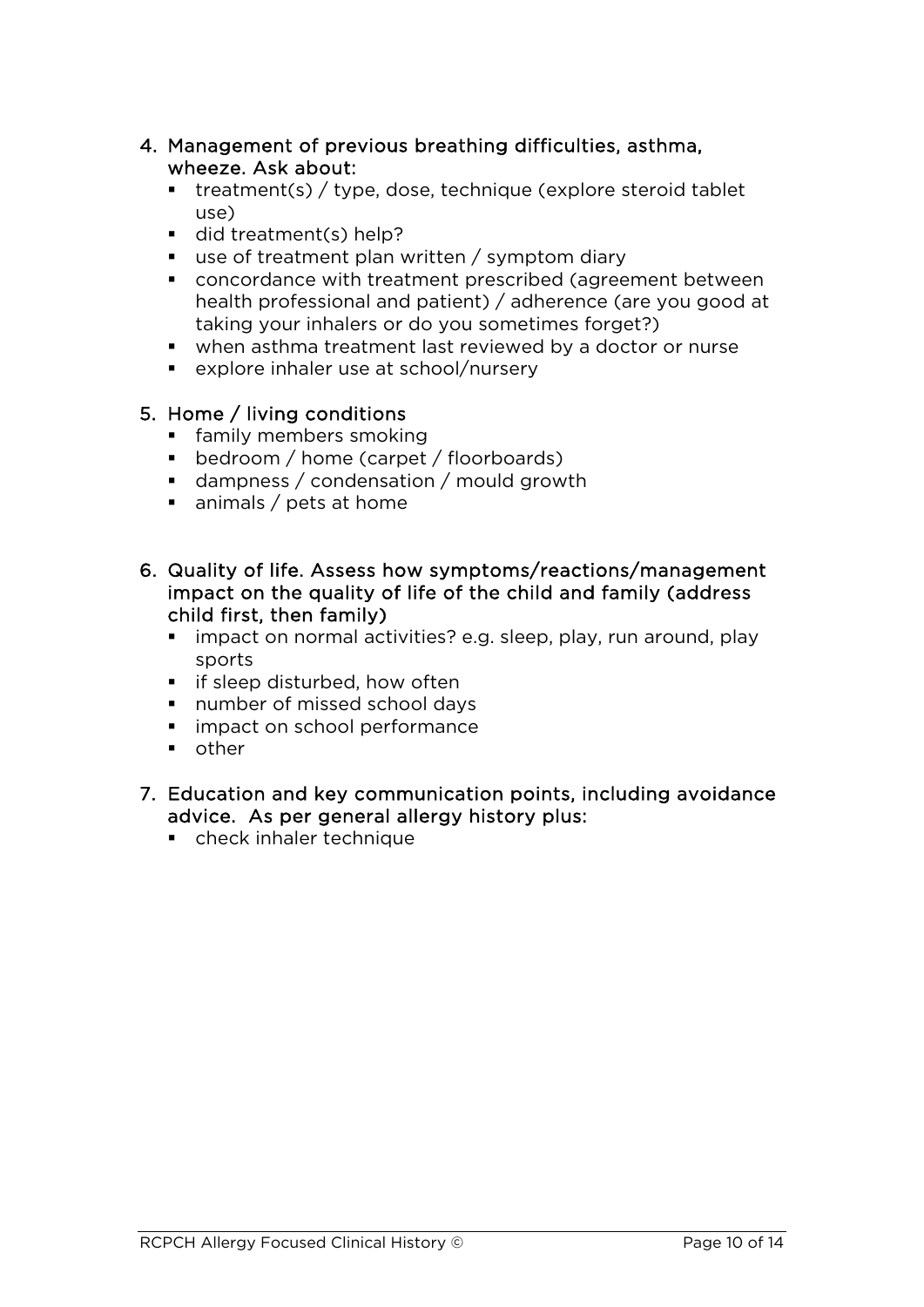## **EAR, NOSE, THROAT (ENT) SYMPTOMS HISTORY**

- 1. Symptoms and reactions. What are the symptoms of concern? What is their severity? Ask for a thorough description of the most recent reaction. Ask about age of onset of symptoms / frequency / consistency of reaction(s)
	- conjunctivitis: redness, swelling, watery / tearing
	- rhinitis: nasal itching, sneezing, blockage, watery secretions / nose always running / nasal discharge (and colour) / congestion / loss of smell
	- unilateral or bilateral symptoms
	- headaches / facial pain
	- snoring  $(+/-$  disturbed sleep)
	- **mouth breathing**
	- chest symptoms: cough (dry/wet) / wheeze
	- voice changes
	- recurrent infections: nasal / throat / tonsillitis / ear
	- constant cold / more infections than other children?
	- **EXECUTE:** acute intermittent vs chronic symptoms
	- check if symptoms suggest asthma
	- atypical symptom screen. blood stained nasal discharge?

#### 2. What triggers symptoms/reactions? Are symptoms/reactions consistently associated with:

- change of location (e.g. holidays)
- worse in specific months / any diurnal or seasonal variation / winter vs summer / day vs night vs early AM
- **animals (including pets)**
- **qrass / trees / weeds**
- **smoke**
- dust
- foods
- **drugs**
- explore substance misuse/abuse, if relevant

.

#### 3. Management of previous reactions. Ask about:

- medications: antihistamines (type) / nasal steroids / eye drops
- was steroid rescue treatment necessary?
- commencement of treatment(s) / alone / in combination / regularity
- do treatments help?
- demonstrate use: nasal spray / nasal drops, as relevant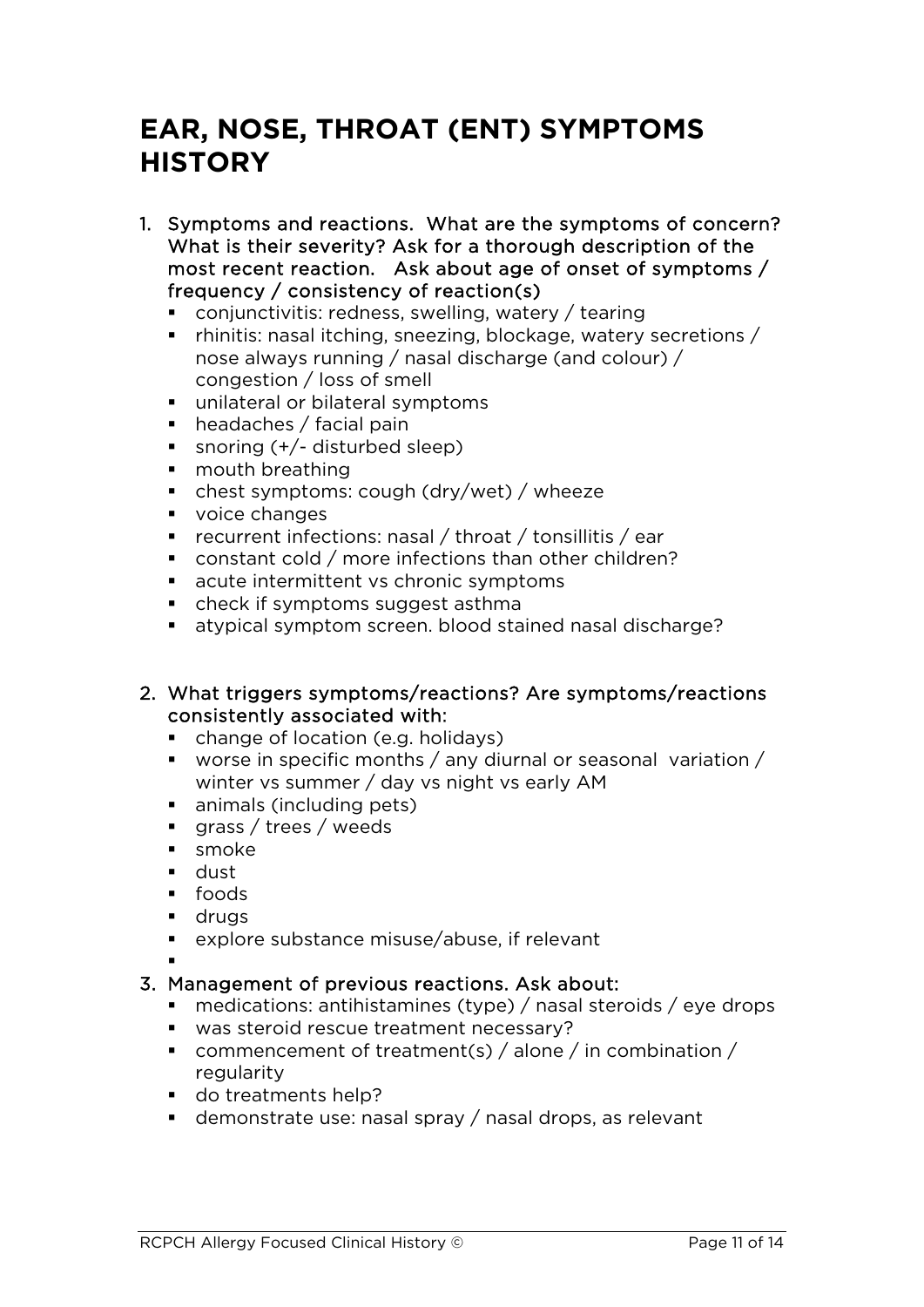- 4. Assess quality of life: how do symptoms impact on lifestyle of child and family? (address child first, then family)
	- affect on normal activities e.g. sleep, outdoor play/sports
	- days of school missed
	- **·** impact on school performance
	- emotional / mood disturbance
- 5. Education and key communication points, including avoidance advice. As per general allergy history plus:
	- check nasal spray / nasal drop technique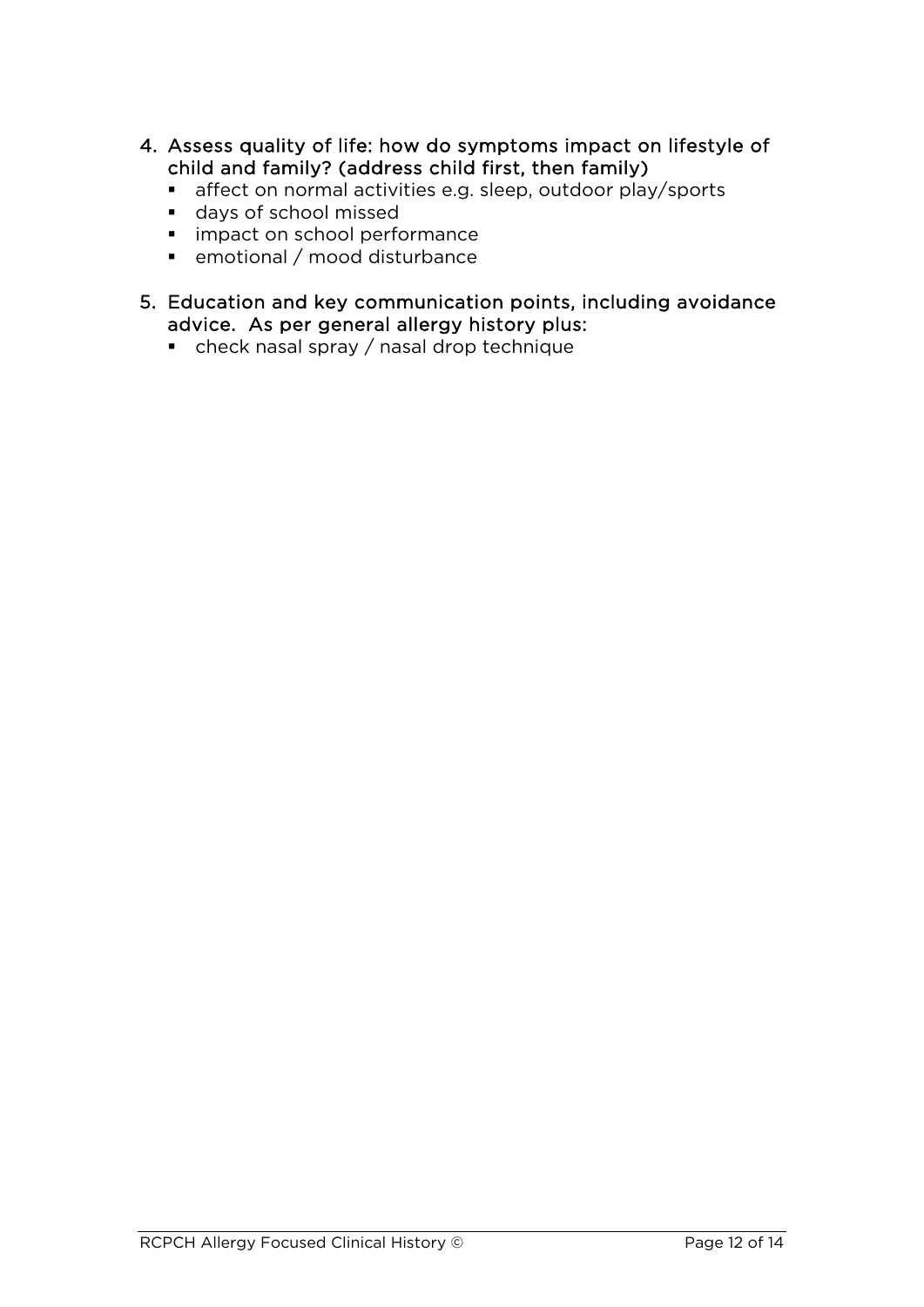## **SKIN SYMPTOMS HISTORY**

- 1. Symptoms and reactions. What are the symptoms of concern? What is their severity? Ask for a thorough description of the most recent skin flare/reaction. Ask about age of onset of symptoms / frequency / duration / distribution / consistency of reaction(s) / where does it start (face / tongue / arms / legs / trunk / back / neck / scalp)
	- **i** if rash, does it ever go completely? how often does it occur?
	- angio-oedema (define for patient): itching / swelling
	- urticaria: rash (raised, reddish with central pallor) / itching / duration (<24hrs) / distribution / +/- swelling
	- $\blacksquare$  if urticaria resolve without scarring or pigmentation / response to antihistamine
	- eczema: reddish / dry / crusted / weeping / itchy rash
	- **i** if eczema, infections common?
	- $\blacksquare$  if eczema, how often bath/shower/swim
	- if infant + mild-to-moderate eczema, take more detailed food history
	- related to contact with anything specific (aeroallergen, pets, pollen, dust) or after eating any specific foods
	- nocturnal symptoms / disturbed sleep
	- **asthma present**
- 2. What triggers symptoms/reactions? Are symptoms/reactions consistently associated with:
	- **I** location e.g. holiday or other location
	- **weather (hot / cold)**
	- food (including introduction of foods)
	- $\blacksquare$  emotion
	- $exercise$
	- topical creams / bubble baths / fragrances
	- **drugs (especially NSAIDS)**
	- **intercurrent illness**

#### 3. Management of previous skin rashes and flares. Ask about

- medications/treatments that make it better/worse
- symptoms occur despite the medication?
- special diet